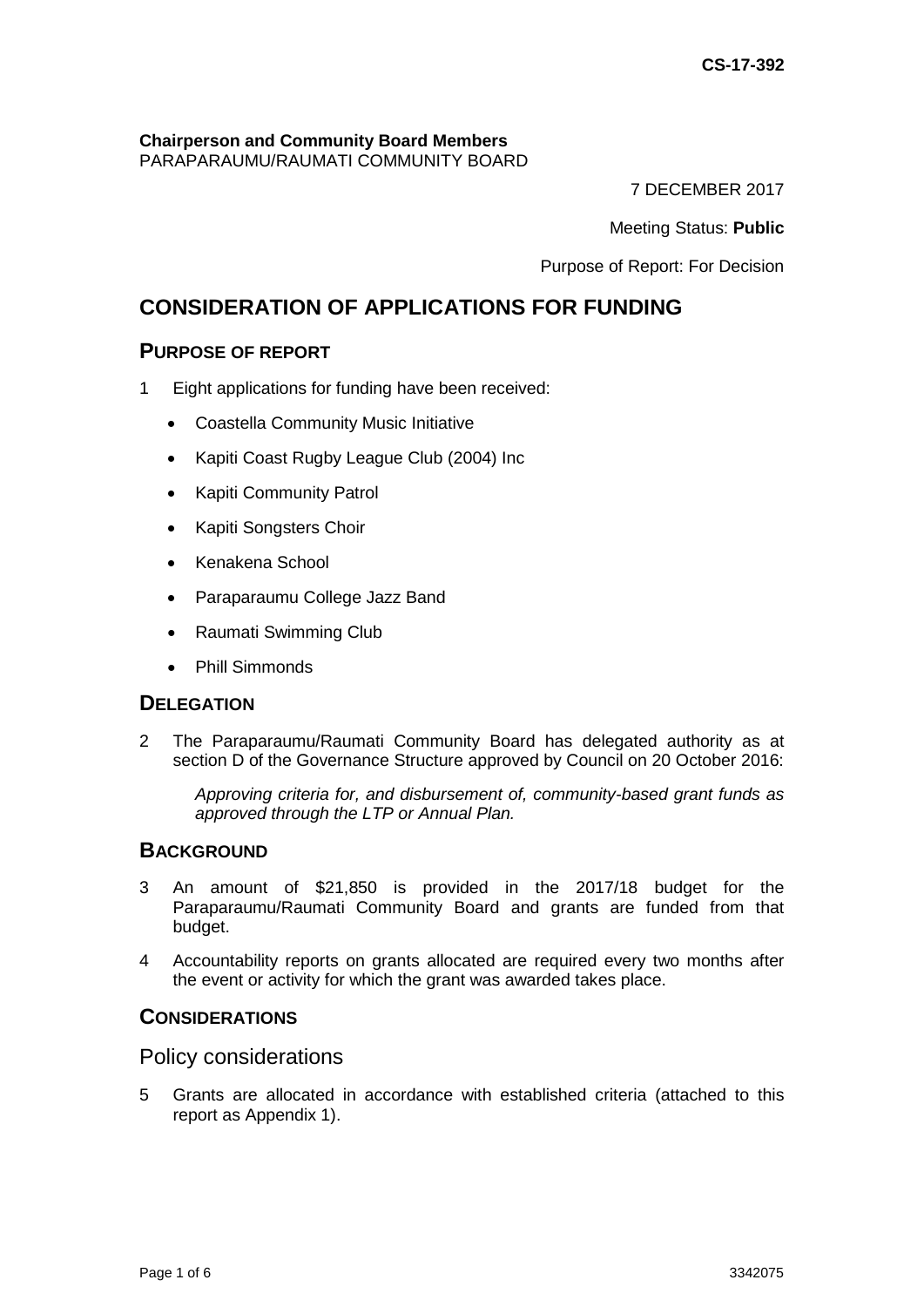### Applications to the Community Grants Fund

#### Coastella Community Music Initiative

- 6 Funding of \$500 is sought to assist with the cost of getting visiting artists from the Coastella Music Festival to provide workshops at primary schools on the Kapiti Coast.
- 7 This activity can be considered under Eligible Purpose 2: *Special Project or Activity.*

#### Kapiti Coast Rugby League Club (2004) Inc.

- 8 Funding of \$500 is sought to assist with the cost of paying for the fields at Matthews Park, Raumati, which are used for the 2017/18 Horowhenua Kapiti Tag Season.
- 9 This activity can be considered under Eligible Purpose 2: *Special Project or Activity.*

#### Kapiti Community Patrol

- 10 Funding of \$277.81 is sought to purchase a Garmin Drivesmart 51 (Navman) for the KCP patrol car, in order to keep up to date with new street developments.
- 11 This activity can be considered under Eligible Purpose 2: *Special Project or Activity.*

#### Kapiti Songsters Choir

- 12 Funding of \$500 is sought to assist with the cost of hall hire at the Kapiti Uniting Parish church hall in Raumati.
- 13 This activity can be considered under Eligible Purpose 5: *The remission of hall hire.*

#### Kenakena School

- 14 Funding of \$500 is sought to assist with the cost for 40 students to attend the outdoors activities programme at Palm Grove Camp, as part of the Year 6 boys mentoring programme.
- 15 This activity can be considered under Eligible Purpose 2: *Special Project or Activity.*

#### Paraparaumu College Jazz Band

- 16 Funding of \$500 is sought to assist with the cost for eight students to compete in the Tauranga Youth Jazz Festival, on 28 – 30 March 2018.
- 17 This activity can be considered under Eligible Purpose 2: *Special Project or Activity.*

#### Raumati Swimming Club

- 18 Funding of \$500 is sought to assist with the cost of purchasing equipment for the Learn to Swim and Learn to Compete swimming programmes.
- 19 This activity can be considered under Eligible Purpose 2: *Special Project or Activity.*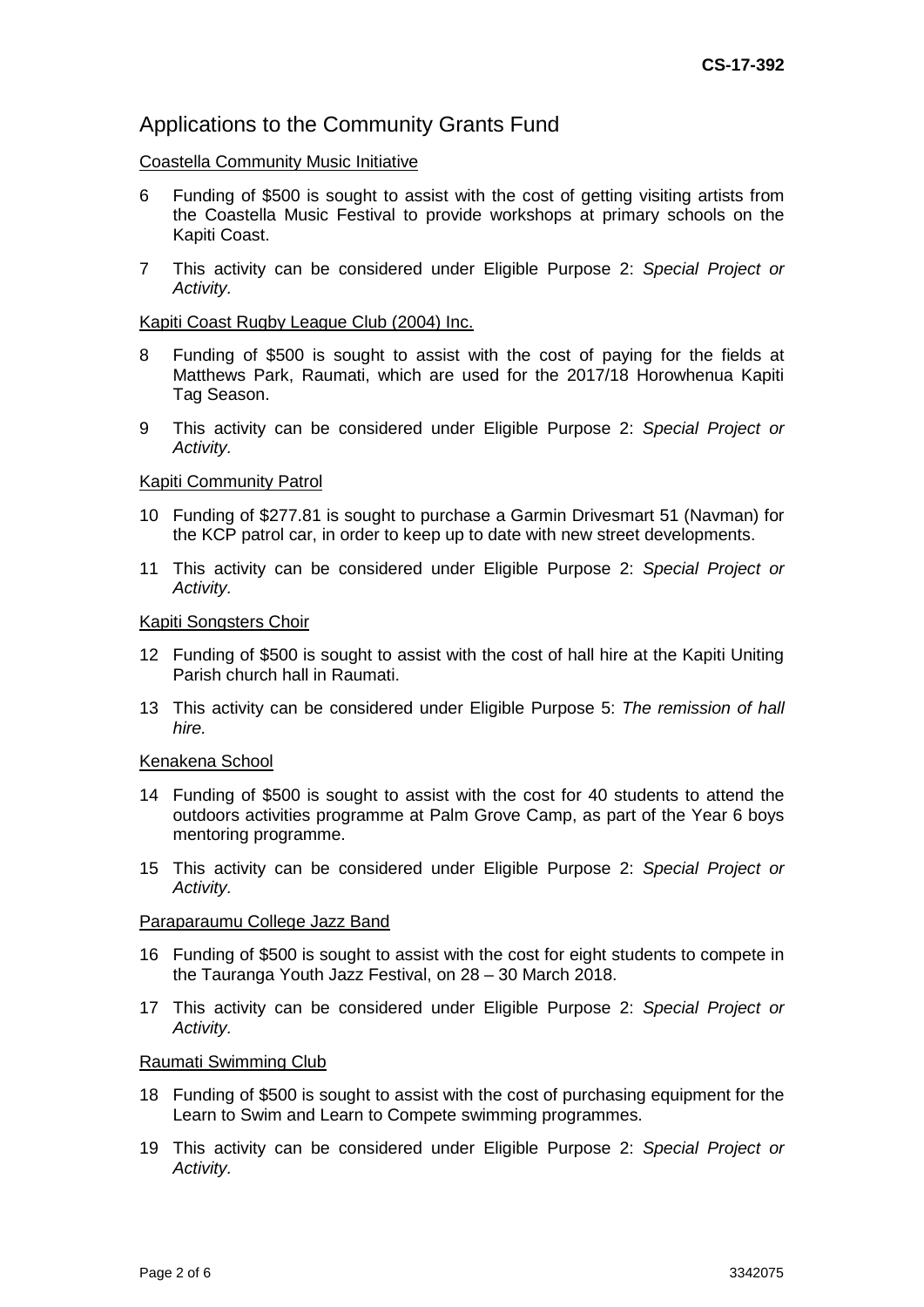#### Phill Simmonds

- 20 Funding of \$399.99 is sought to assist with the cost of purchasing a side spotlight for community events.
- 21 This activity can be considered under Eligible Purpose 2: *Special Project or Activity.*

### Financial considerations

- 22 The balance remaining in the 2017/18 budget is \$11,273.75.
- 23 The total of applications under consideration in this report is \$3,677.80.
- 24 To date in the 2017/18 year, grants have been made as follows:

| Date           | Recipient                                                             | Amount  | Purpose of Grant                                                                                                                                                                                          | <b>Report Back</b>             |
|----------------|-----------------------------------------------------------------------|---------|-----------------------------------------------------------------------------------------------------------------------------------------------------------------------------------------------------------|--------------------------------|
| $01 - 08 - 17$ | Georgia Wickens                                                       | \$250   | To assist with the cost for Georgia to<br>participate in the Raumati Beach<br>School's trip to Samoa in November<br>2017.                                                                                 | <b>Due</b><br>February<br>2018 |
| $01 - 08 - 17$ | Zane Ainslie                                                          | \$500   | To assist with the cost for Zane to<br><b>Due</b><br><b>November</b><br>attend the NZ Under 16 Mixed Touch<br>Team's 2017 Development Tour,<br>2017<br>being held on the Gold Coast in<br>September 2017. |                                |
| $01 - 08 - 17$ | Kapiti College Boys<br>Hockey                                         | \$63.25 | To cover the cost of the Special<br>Licence required for the Hockey<br>Team's fundraising quiz night, being<br>held on 22 July 2017.                                                                      | Received<br>29-08-17           |
| $01 - 08 - 17$ | Loved 4 Life                                                          | \$500   | To assist with the costs of providing a<br>quilt, knitted garments and meals to<br>the families of newborn babies.                                                                                        | <b>Due October</b><br>2017     |
| $01 - 08 - 17$ | Paraparaumu College<br><b>Barbershop Quartets</b><br>and Vocal Chorus | \$500   | To assist with the costs for the<br>Barbershop Quartets and Vocal<br>Chorus to compete in the Young<br>Singers in Harmony national<br>competition, being held in Auckland in<br>September 2017.           | Received<br>$23 - 11 - 17$     |
| $01 - 08 - 17$ | Parawai Lions Club                                                    | \$75    | To assist with the cost of hiring the<br>Kapiti Community Centre for the<br>"Hearts Night" fundraising event,<br>raising money for Idea Services. The<br>event is being held on 29 September<br>2017.     | Received<br>28-11-17           |
| $01 - 08 - 17$ | <b>Presentation Sisters</b>                                           | \$500   | To assist with the cost of hiring the<br>Paraparaumu Memorial Hall for the<br>Presentation Sisters Mission Gala,<br>being held on 29 and 30 September<br>2017.                                            | Received<br>26-10-17           |
| $01 - 08 - 17$ | Waikanae Estuary<br>Care Group                                        | \$500   | To assist with the costs to build<br>fencing at the Group's new site in<br>Hana Udy Place.                                                                                                                | <b>Due October</b><br>2017     |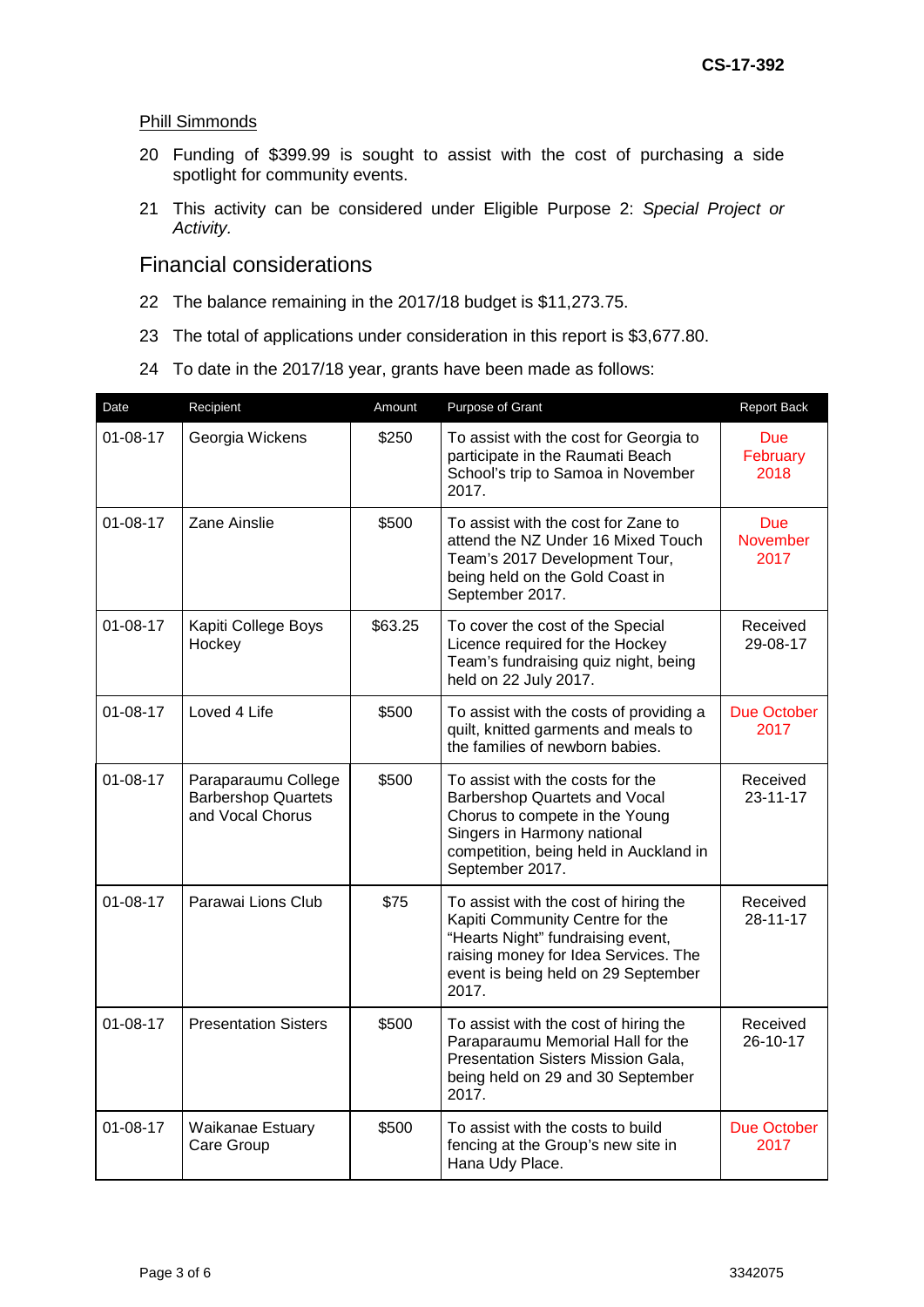| Date           | Recipient                               | Amount | Purpose of Grant                                                                                                                                           | Report Back                           |
|----------------|-----------------------------------------|--------|------------------------------------------------------------------------------------------------------------------------------------------------------------|---------------------------------------|
| $01 - 08 - 17$ | Whirlwind                               | \$500  | To assist with the costs of providing<br>community mental health support for<br>men.                                                                       | <b>Due October</b><br>2017            |
| 12-09-17       | Zoe Boyd                                | \$455  | To assist with the cost of competing in<br>the Australian National Cheerleading<br>competition, being held in Sydney in<br>November 2017.                  | <b>Due</b><br>February<br>2018        |
| 12-09-17       | Kapiti Basketball<br>Association        | \$500  | To assist with the costs of competing<br>in the Basketball New Zealand<br>regional tournament, being held in the<br>Hawkes Bay in October 2017.            | <b>Due</b><br><b>January</b><br>2018  |
| 12-09-17       | Kapiti Concert<br>Orchestra             | \$500  | To contribute towards the costs of<br>hiring music for the concert being<br>performed on 18 November 2017.                                                 | <b>Due</b><br>February<br>2018        |
| 12-09-17       | Kapiti Pony Club                        | \$500  | To assist with the cost of relocating<br>their amenities to new club grounds,<br>and to add clubrooms, clear gorse,<br>build fences and toilet facilities. | <b>Due</b><br><b>December</b><br>2018 |
| 12-09-17       | Kapiti Primary School                   | \$500  | To assist with the cost of providing a<br>shade sail over the Ngahina<br>Kindergarten/Kapiti Primary School<br>Community Garden.                           | <b>Due</b><br><b>December</b><br>2018 |
| 12-09-17       | "Pop-In Group"                          | \$500  | To assist with the cost of renting a<br>room at the Kapiti Community Centre<br>for the Pop-In Group's regular weekly<br>meetings.                          | <b>Due</b><br><b>December</b><br>2018 |
| 12-09-17       | Toni Tutemahurangi                      | \$500  | To assist with the cost of representing<br>Kapiti College in a kapa haka<br>performance tour in Thailand, in<br>December 2017.                             | <b>Due</b><br><b>March 2018</b>       |
| 24-10-17       | <b>Combined Lions Club</b><br>of Kapiti | \$333  | To assist with the cost of providing<br>printed collection bags for the 2014<br>Lions Foodbank Collection.                                                 | <b>Due</b><br><b>December</b><br>2017 |
| 24-10-17       | Kapiti Boxing Club                      | \$500  | To assist with administration costs for<br>the club.                                                                                                       | <b>Due</b><br><b>December</b><br>2017 |
| 24-10-17       | Kapiti College Get2Go<br>Team           | \$500  | To assist with the cost of competing in<br>the Get2Go New Zealand Grand Final,<br>being held on Great Barrier Island in<br>December 2017.                  | <b>Due</b><br>February<br>2018        |
| 24-10-17       | Kapiti Gymsports                        | \$500  | To assist with the cost of building<br>consent fees for the extension being<br>built on the gymnasium                                                      | <b>Due</b><br>December<br>2017        |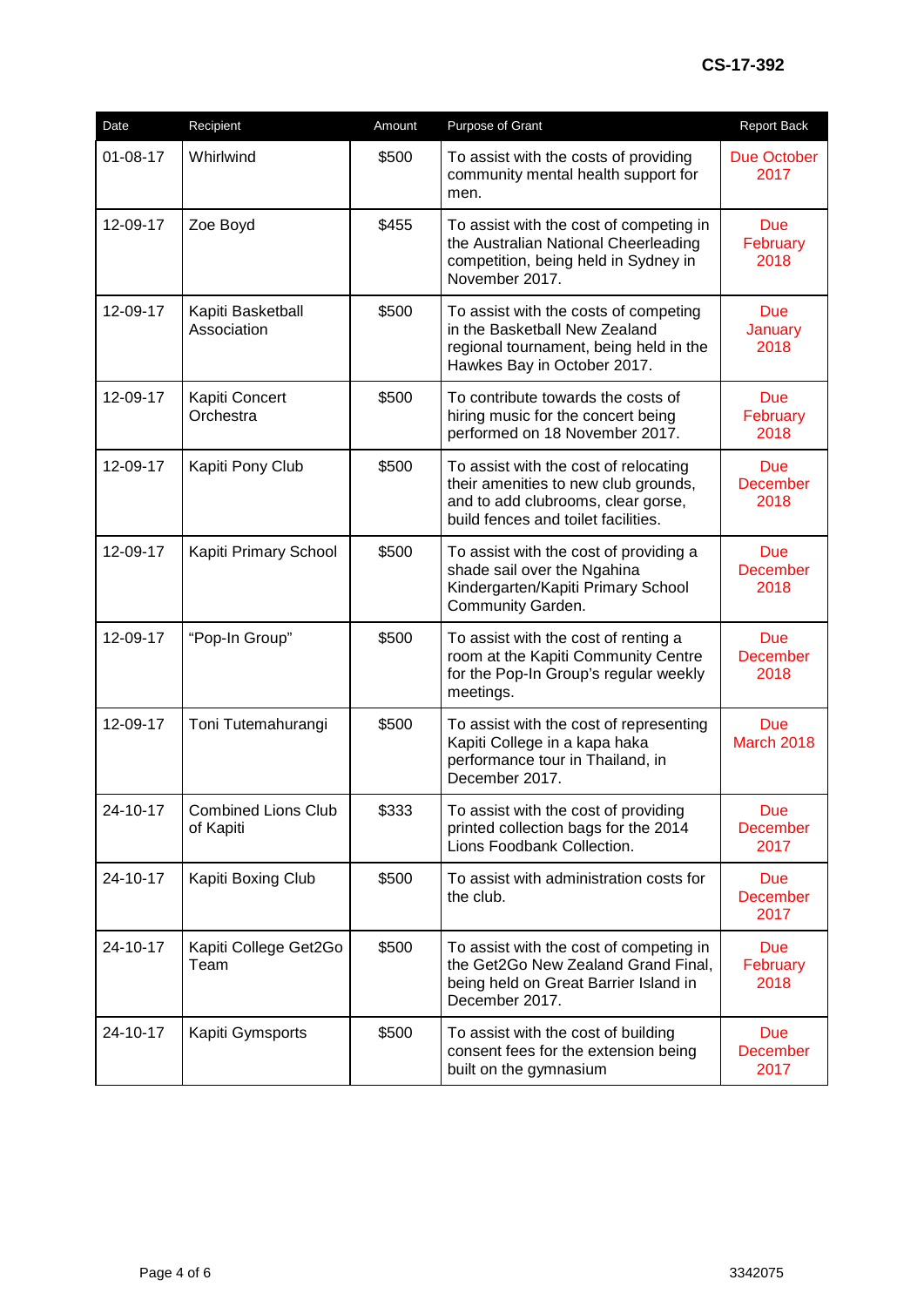| Date     | Recipient                                              | Amount | Purpose of Grant                                                                                                                                                                                           | <b>Report Back</b>              |
|----------|--------------------------------------------------------|--------|------------------------------------------------------------------------------------------------------------------------------------------------------------------------------------------------------------|---------------------------------|
| 24-10-17 | Paraparaumu North<br>Community<br><b>Emergency Hub</b> | \$900  | To assist with the cost to purchase<br>and install two x 800 litre rainwater<br>tanks at the Paraparaumu North<br>Community Emergency Hub located at<br>the Connect Church, 1 Realm Drive,<br>Paraparaumu. | Due:<br><b>December</b><br>2017 |
| 24-10-17 | <b>Parkinsonism Society</b><br>of Kapiti/Horowhenua    | \$500  | To assist with rental costs for the<br>Society's office premises at Waikanae.                                                                                                                              | Due:<br>December<br>2017        |
| 24-10-17 | Youthquest Kapiti<br><b>Charitable Trust</b>           | \$500  | To assist with the costs of running the<br>character mentoring programmes.                                                                                                                                 | <b>Due</b><br>December<br>2017  |

### **SIGNIFICANCE AND ENGAGEMENT**

### Degree of Significance

25 This matter has a low level of significance under the Significance and Engagement Policy.

# **RECOMMENDATIONS**

- 26 That the Paraparaumu/Raumati Community Board grants the Coastella Community Music Initiative \$.................... to assist with the cost of getting visiting artists from the Coastella Music Festival to provide workshops at primary schools on the Kapiti Coast.
- 27 That the Paraparaumu/Raumati Community Board grants Kapiti Coast Rugby League Club (2004) Inc \$................... to assist with the cost of paying for the fields at Matthews Park, Raumati, which are used for the 2017/18 Horowhenua Kapiti Tag Season.
- 28 That the Paraparaumu/Raumati Community Board grants Kapiti Community Patrol \$.................... to purchase a Garmin Drivesmart 51 (Navman) for the KCP patrol car, in order to keep up to date with new street developments.
- 29 That the Paraparaumu/Raumati Community Board grants Kapiti Songsters Choir \$.................... to assist with the cost of hall hire at the Kapiti Uniting Parish church hall in Raumati.
- 30 That the Paraparaumu/Raumati Community Board grants Kenakena School \$.................... to assist with the cost for 40 students to attend the outdoors activities programme at Palm Grove Camp, as part of the Year 6 boys mentoring programme.
- 31 That the Paraparaumu/Raumati Community Board grants the Paraparaumu College Jazz Band \$.......................... to assist with the cost for eight students to compete in the Tauranga Youth Jazz Festival, on 28 – 30 March 2018.
- 32 That the Paraparaumu/Raumati Community Board grants Raumati Swimming Club \$.................... to assist with the cost of purchasing equipment for the Learn to Swim and Learn to Compete swimming programmes.